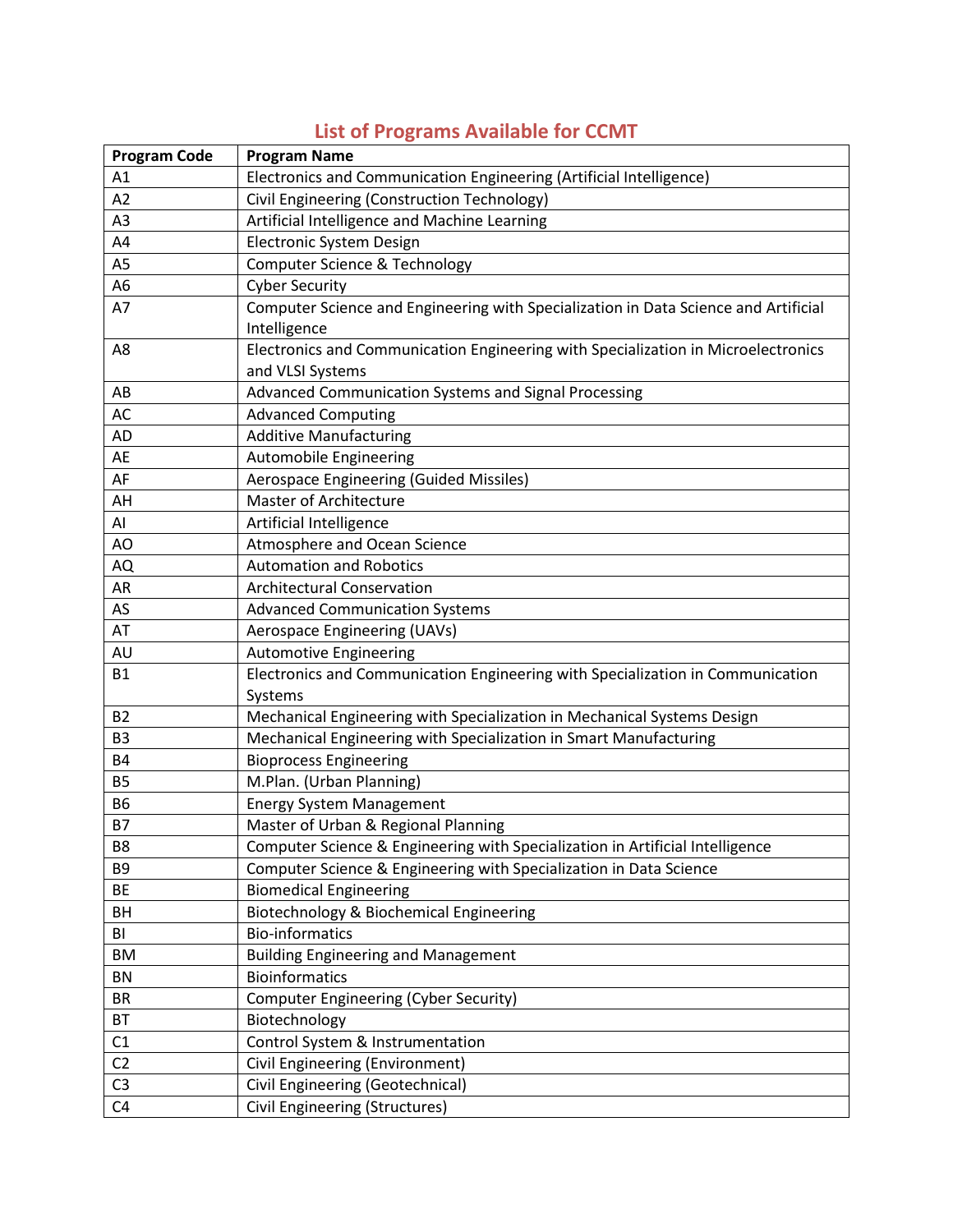| C <sub>5</sub> | Civil Engineering (Transportation)                                                  |
|----------------|-------------------------------------------------------------------------------------|
| C <sub>6</sub> | <b>Civil Engineering (Water Resources)</b>                                          |
| C7             | <b>Waste Management</b>                                                             |
| C <sub>8</sub> | <b>Smart Electric Grid</b>                                                          |
| C <sub>9</sub> | Nanomaterials and Nanotechnology                                                    |
| CA             | <b>Control &amp; Automation</b>                                                     |
| CB             | <b>Computational &amp; Systems Biology</b>                                          |
| CC             | CAD-CAM                                                                             |
| CD             | <b>Computational and Data Science</b>                                               |
| <b>CE</b>      | <b>Chemical Engineering</b>                                                         |
| CF             | Control & Instrumentation                                                           |
| CG             | <b>Communication Engineering</b>                                                    |
| <b>CH</b>      | <b>Computer Networks</b>                                                            |
| CI             | <b>Communication &amp; Information Technology</b>                                   |
| CJ             | <b>Communication System Engineering</b>                                             |
| <b>CK</b>      | <b>Communication Engineering &amp; Signal Processing</b>                            |
| <b>CL</b>      | <b>Control &amp; Industrial Automation</b>                                          |
| <b>CM</b>      | <b>Construction Technology and Management</b>                                       |
| CO             | <b>Control System Engineering</b>                                                   |
| <b>CP</b>      | Control System                                                                      |
| CQ             | Computer Science & Information Security                                             |
| CS             | <b>Communication Systems Engineering</b>                                            |
| CU             | Control and Instrumentation Engineering                                             |
| <b>CV</b>      | Cryogenics & Vacuum Technology                                                      |
| CW             | <b>Communication &amp; Networks</b>                                                 |
| <b>CX</b>      | <b>Communication Engineering and Networks</b>                                       |
| <b>CY</b>      | <b>Communication Systems</b>                                                        |
| <b>CZ</b>      | <b>CAD-CAM &amp; Automation</b>                                                     |
| D <sub>1</sub> | Electronics and Communication Engineering with Specialization in Information and    |
|                | <b>Communication Technology</b>                                                     |
| D <sub>4</sub> | Civil Engineering (Disaster Assessment and Mitigation)                              |
| DC             | <b>Digital Communication</b>                                                        |
| DF             | <b>Computer Science and Data Analytics</b>                                          |
| DG             | Design Engineering                                                                  |
| DH             | Computer Science and Engineering with specialization in Data Analytics and Decision |
|                | <b>Sciences</b>                                                                     |
| <b>DM</b>      | Design & Manufacturing                                                              |
| DT             | Data Analytics                                                                      |
| E1             | <b>Energy and Environmental Engineering</b>                                         |
| EA             | M.Plan. (Environmental Planning)                                                    |
| EB             | <b>Embedded Systems</b>                                                             |
| EC             | Electronic Systems & Communication                                                  |
| <b>ED</b>      | <b>Electrical Drives</b>                                                            |
| EE             | Earthquake Engineering                                                              |
| EF             | <b>Electronics and Communication Engineering</b>                                    |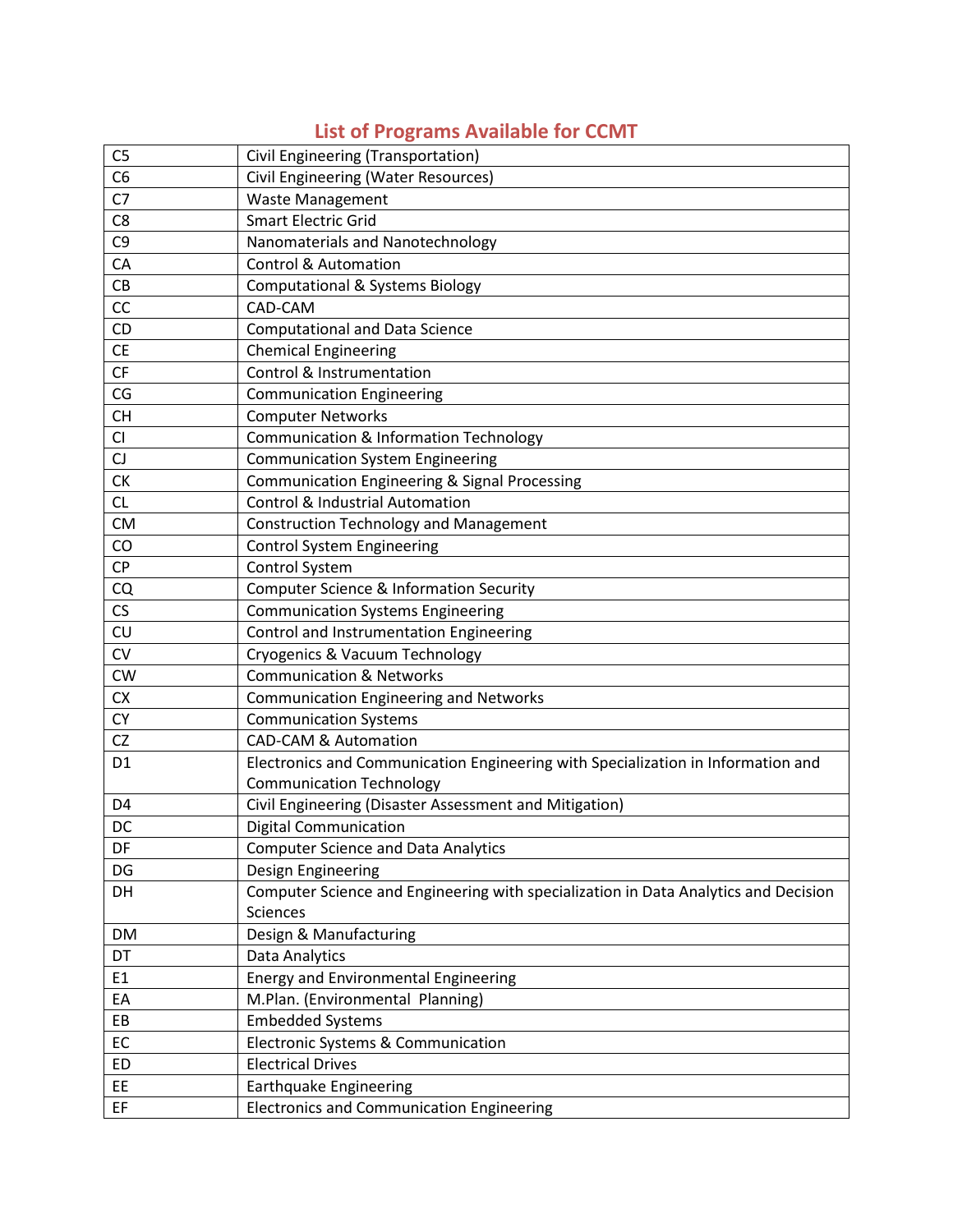| EG        | <b>Electronics Engineering</b>                                               |
|-----------|------------------------------------------------------------------------------|
| EH        | <b>Environmental Science &amp; Technology</b>                                |
| EI        | Electronics and Instrumentation Engineering                                  |
| EJ        | Energy Efficient & Sustainable Architecture                                  |
| EK        | <b>Energy Systems Engineering</b>                                            |
| EO        | <b>Environmental Geotechnology</b>                                           |
| EP        | <b>Electrical Power and Energy System</b>                                    |
| EQ        | <b>Embedded Systems Engineering</b>                                          |
| ER        | Energy Engineering & Management                                              |
| ET        | <b>Electronics Design &amp; Technology</b>                                   |
| EU        | <b>Engineering Structures</b>                                                |
| EV        | <b>Environmental Engineering</b>                                             |
| EW        | <b>Environmental and Water Resources Engineering</b>                         |
| EX        | <b>Excavation Engineering</b>                                                |
| EY        | <b>Energy Engineering</b>                                                    |
| <b>EZ</b> | Environmental Planning & Management                                          |
| FB        | <b>Manufacturing Science</b>                                                 |
| <b>FD</b> | Food Engineering & Technology                                                |
| <b>FE</b> | <b>Fluid Mechanics and Heat Transfer</b>                                     |
| FF        | Foundry Forge Technology                                                     |
| FG        | <b>Fluids Engineering</b>                                                    |
| FL        | <b>Mechanics of fluids</b>                                                   |
| FM        | Fluids & Thermal Engineering                                                 |
| <b>FP</b> | <b>Food Process Engineering</b>                                              |
| GA        | <b>Green Energy Technology</b>                                               |
| GD        | Electrical Engineering (Specialization in Control Power and Electric Drives) |
| <b>GE</b> | <b>Geotechnical Engineering</b>                                              |
| GF        | Geoinformatics                                                               |
| GI        | <b>Geoinformatics &amp; Its Applications</b>                                 |
| GM        | Metallurgical & Materials Engineering                                        |
| GN        | Geotechnical & Geo-environmental Engineering                                 |
| HA        | Mechatronics                                                                 |
| HE        | <b>Hydro Power Engineering</b>                                               |
| HG        | <b>Heat Power Engineering</b>                                                |
| HI        | <b>Hydro Informatics Engineering</b>                                         |
| HO        | Housing                                                                      |
| HV        | High Voltage Engineering                                                     |
| IA        | <b>Industrial Power &amp; Automation</b>                                     |
| IB        | <b>Industrial Biotechnology</b>                                              |
| IC        | <b>Industrial Ceramics</b>                                                   |
| ID        | <b>Industrial Design</b>                                                     |
| IE        | <b>Instrumentation Engineering</b>                                           |
| IF        | Industrial Safety Engineering                                                |
| IG        | <b>Industrial Engineering</b>                                                |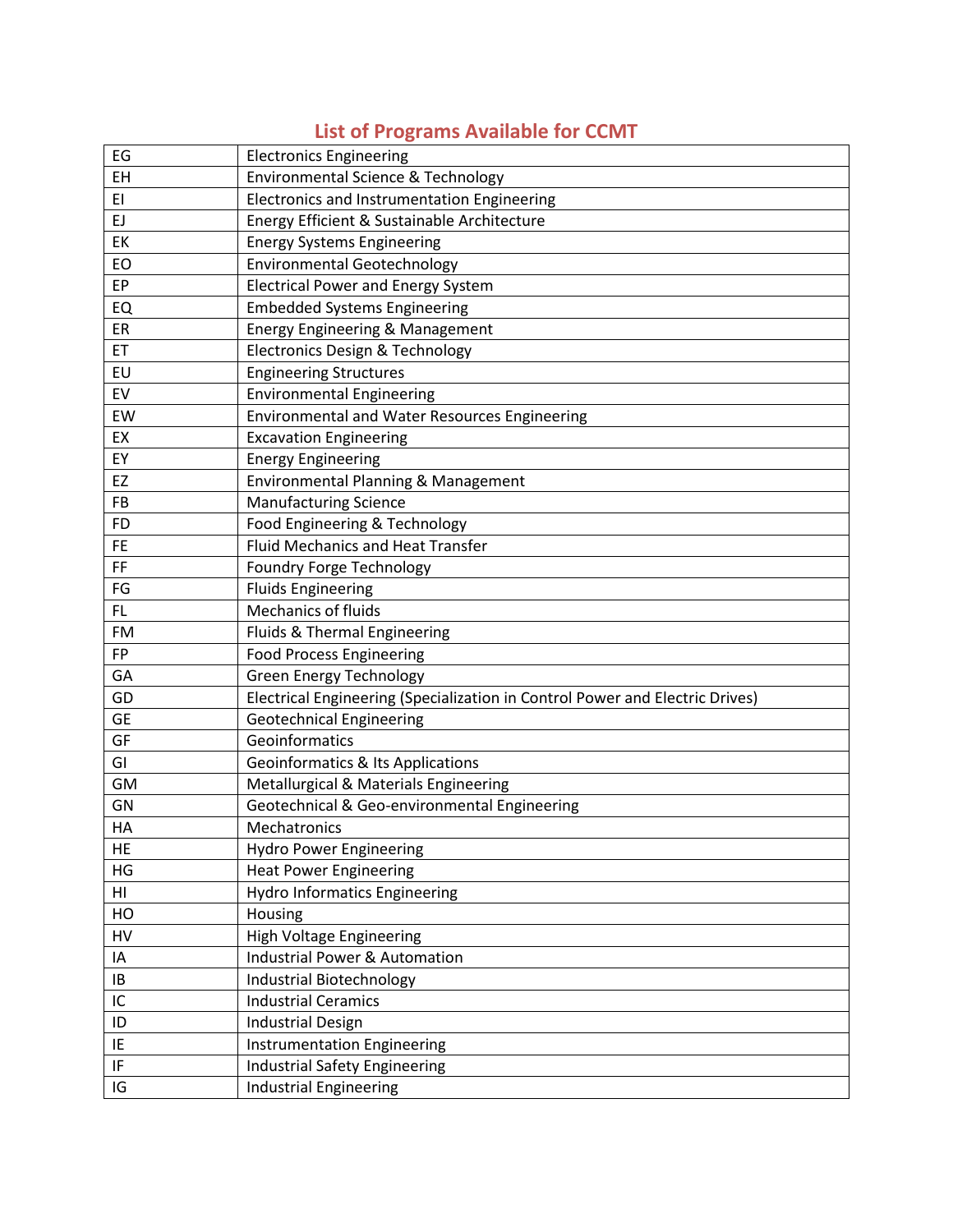#### IH Industrial Tribology & Maintenance Management IJ Integrated Energy System IK | Instrumentation & Control Engineering IM | Industrial Automation IO Instrumentation & Control Systems IP Production & Industrial Engineering IS Information Security IT Information Technology IU | Industrial Engineering & Management IW Integrated Power Systems IX | Instrumentation IY **Industrial Metallurgy** IZ Instrumentation and Control LA M.Arch. (Landscape) LP **Landscape Architecture** M1 Microwave and Radar Engineering M4 Mechanical Design M5 Materials Science and Engineering M6 Manufacturing Science and Engineering MA | Machine Design & Analysis MB Materials and Systems Engineering Design MC **Engineering Mechanics and Design** MD Machine Design ME | Mechanical Engineering MF Manufacturing Technology MG | Microelectronics & VLSI Design MH Materials Science & Technology MI Mining Engineering MK Advanced Material Science & Technology ML **Materials Engineering** MM | Industrial Materials & Metallurgy MN Manufacturing Systems Engineering MQ Microelectronics & VLSI MR Marine Structures MS Material Science & Engineering MT | Metallurgy and Materials Technology MU Manufacturing Engineering MW | Material & Manufacturing Technology MX Mechanical System Design MY Manufacturing System Engineering MZ Mechatronics Engineering ND | Non Destructive Testing NT **Nanotechnology** NU Nanoscience and Technology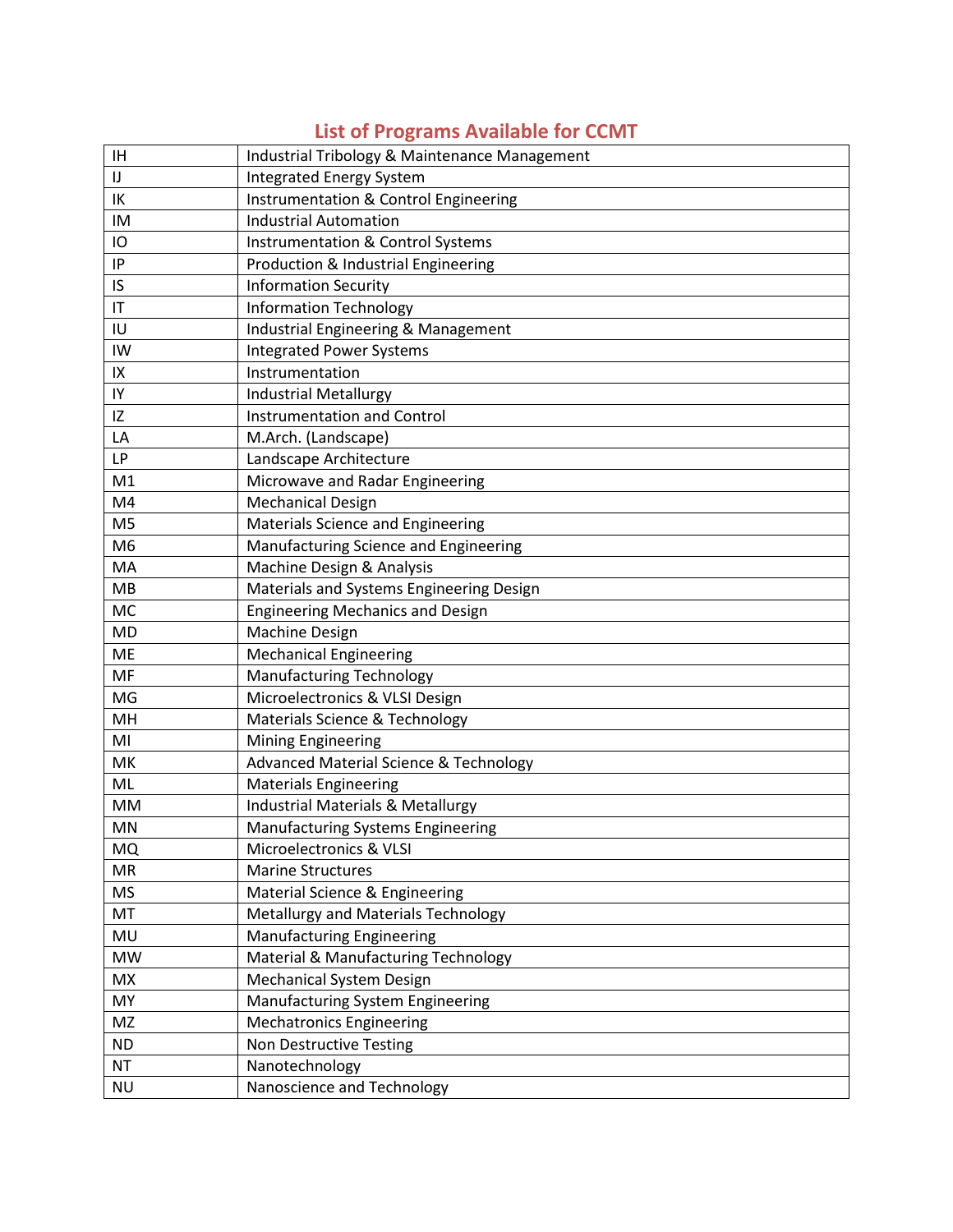| <b>NX</b> | <b>Communication System</b>                                                       |
|-----------|-----------------------------------------------------------------------------------|
| <b>OR</b> | <b>Operations Research</b>                                                        |
| <b>OS</b> | <b>Offshore Structures</b>                                                        |
| PA        | Power System and Control System                                                   |
| PB        | Power Electronics & Machine Drives                                                |
| PC        | Process Control and Instrumentation                                               |
| PD        | <b>Power Electronics &amp; Drives</b>                                             |
| PE        | <b>Power Electronics</b>                                                          |
| PG        | Power System & Control                                                            |
| PH        | Power Electronics, Machines and Drives                                            |
| PL        | <b>Power Electronics &amp; Electrical Drives</b>                                  |
| PM        | <b>Process Metallurgy</b>                                                         |
| PN        | Power Systems Management                                                          |
| PO        | Power Systems                                                                     |
| <b>PS</b> | <b>Power Systems Engineering</b>                                                  |
| PT        | Power System Engineering                                                          |
| PU        | <b>Production Engineering</b>                                                     |
| PV        | <b>Product Design and Development</b>                                             |
| PW        | Power & Energy Systems Engineering                                                |
| <b>PX</b> | Power & Energy Systems                                                            |
| PZ        | Power Electronics & Power Systems                                                 |
| QA        | Systems and Control Engineering                                                   |
| QB        | Sensor Technology                                                                 |
| QC        | <b>Quantum Computing</b>                                                          |
| QD        | Electronics and Communication Engineering (Radar and Communications)              |
| QE        | Electronics and Communication Engineering (Signal Processing and communication)   |
| QF        | Electronics and Communication Engineering (VLSI and Embedded System)              |
| QG        | Electronics and Communication Engineering (Defence Electronics System)            |
| QH        | Materials Science and Chemical Technology (Corrosion Technology)                  |
| QI        | Materials Science and Chemical Technology (Materials Science and Technology)      |
| QJ        | Mechanical Engineering (Armament and Combat Vehicles)                             |
| QK        | Mechanical Engineering (Marine Engineering)                                       |
| QL        | Mechanical Engineering (Mechanical System Design)                                 |
| QM        | <b>Modeling and Simulation</b>                                                    |
| QN        | Opto Electronics and Communication systems (Lasers and Electro Optics)            |
| QO        | Opto Electronics and Communication systems (Optical Communication and             |
|           | Photonics)                                                                        |
| QP        | <b>Technology Management</b>                                                      |
| QQ        | Data Science                                                                      |
| QR        | <b>Industrial Safety and Pollution Abatement</b>                                  |
| QT        | <b>Advanced Material Technology</b>                                               |
| QW        | Electronic Instrumentation and Embedded Systems                                   |
| QX        | Chemical Engineering (Energy Resources and Sustainable Environmental Engineering) |
| <b>RB</b> | <b>Mechanical Engineering (Robotics)</b>                                          |
| <b>RE</b> | Renewable Energy                                                                  |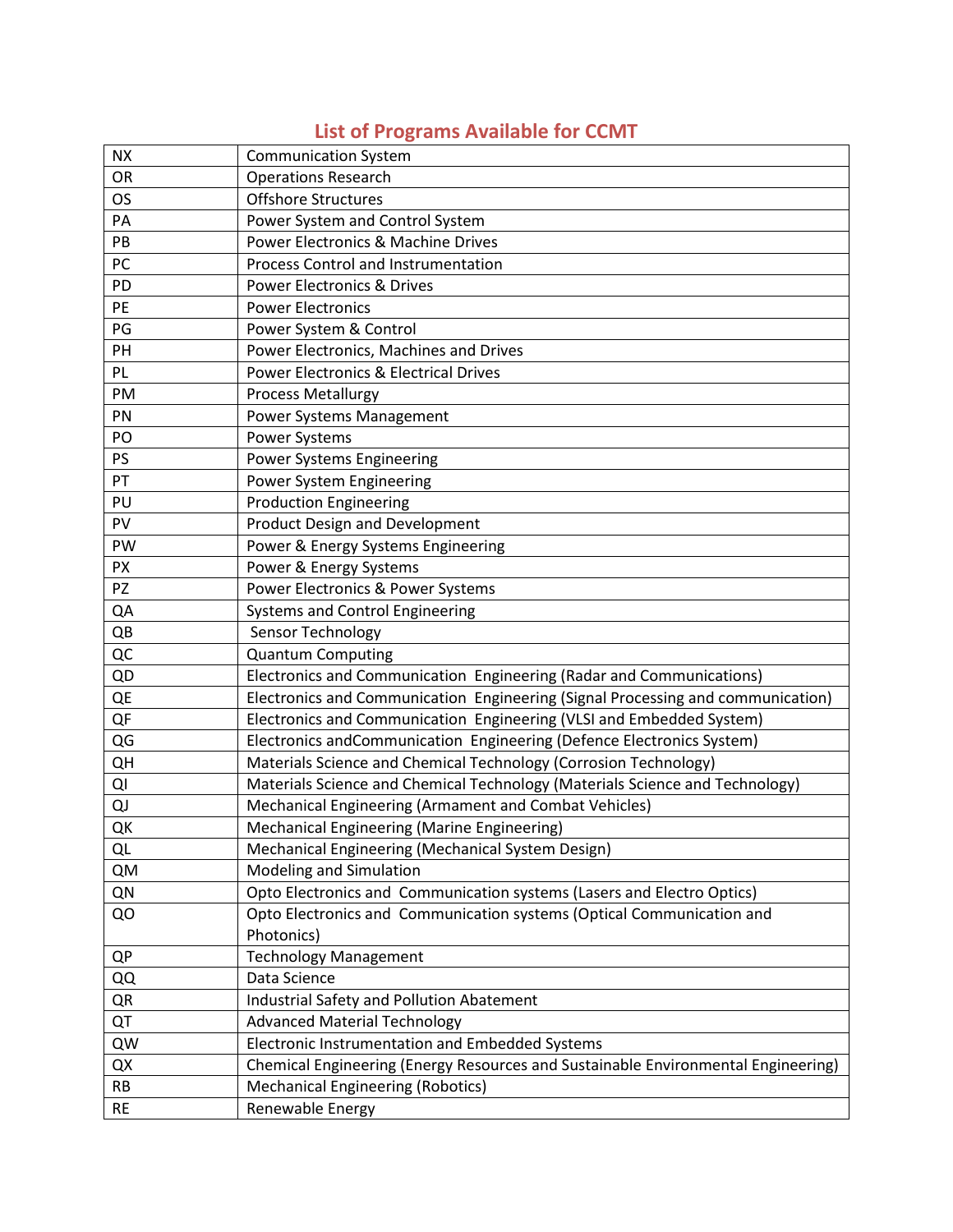| <b>RG</b>      | Remote Sensing & Geographic Information Systems       |
|----------------|-------------------------------------------------------|
| <b>RM</b>      | Renewable Energy and Energy Management                |
| <b>RN</b>      | Renewable Energy Systems                              |
| <b>RO</b>      | Microelectronics                                      |
| <b>RT</b>      | Renewable Energy Science and Technology               |
| S <sub>1</sub> | Safety and Occupational Health Engineering            |
| SA             | Seismic Science and Engineering                       |
| SB             | Signal Processing and Machine Learning                |
| SD             | Structural Dynamics & Earthquake Engineering          |
| <b>SE</b>      | Software Engineering                                  |
| SG             | <b>Structural and Construction Engineering</b>        |
| <b>SH</b>      | <b>Information Systems Security Engineering</b>       |
| SI             | Signal & Image Processing                             |
| <b>SL</b>      | <b>Communication &amp; Signal Processing</b>          |
| SM             | Soil Mechanics & Foundation Engineering               |
| SO             | <b>Mechanics of Solids</b>                            |
| SP             | <b>Signal Processing</b>                              |
| SS             | Surface Science & Engineering                         |
| <b>ST</b>      | <b>Steel Technology</b>                               |
| SU             | <b>Structural Engineering</b>                         |
| <b>SV</b>      | <b>Stress &amp; Vibration Analysis</b>                |
| SZ             | Sustainable Architecture                              |
| TB             | M.Plan. (Transport Planning and Logistics Management) |
| <b>TC</b>      | Thermal Science & Engineering                         |
| <b>TD</b>      | <b>Thermal Systems Design</b>                         |
| <b>TE</b>      | <b>Transportation Engineering</b>                     |
| TF             | Thermal & Fluids Engineering                          |
| TG             | Transportation Engineering & Management               |
| TI             | <b>Thermal Engineering</b>                            |
| TJ             | Power System                                          |
| TK             | Telecommunication                                     |
| <b>TL</b>      | <b>Telecommunication Engineering</b>                  |
| TM             | <b>Turbo Machines</b>                                 |
| <b>TN</b>      | Geo-technical Engineering                             |
| <b>TP</b>      | <b>Transportation Engineering &amp; Planning</b>      |
| <b>TR</b>      | <b>Thermal Power Engineering</b>                      |
| <b>TS</b>      | <b>Thermal Sciences</b>                               |
| TT             | <b>Traffic &amp; Transportation Planning</b>          |
| TU             | <b>Transport Planning</b>                             |
| <b>TX</b>      | <b>Textile Engineering and Management</b>             |
| UA             | <b>Materials Technology</b>                           |
| UB             | M.Arch. (Urban Design)                                |
| UC             | M.Plan. (Urban and Regional Planning)                 |
| UE             | <b>Mechanical Engineering (Design)</b>                |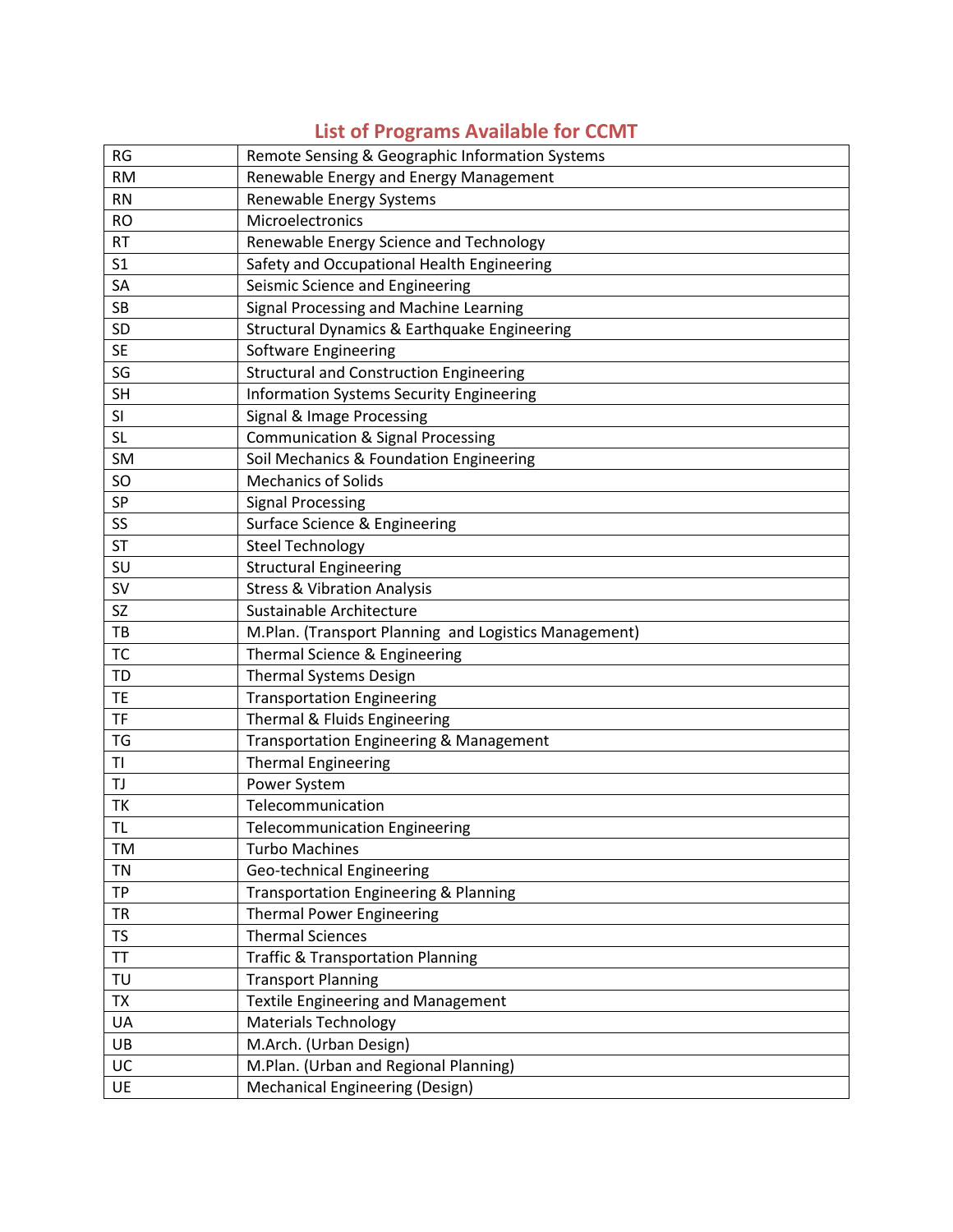| UF        | Mechanical Engineering (Energy Technology)                                   |
|-----------|------------------------------------------------------------------------------|
| UG        | Mechanical Engineering (Manufacturing)                                       |
| UH        | <b>Mechanical Engineering (Thermal)</b>                                      |
| UI        | Mechanical Engineering (Manufacturing Technology)                            |
| UP        | <b>Urban Planning</b>                                                        |
| <b>UR</b> | Urban & Regional Planning                                                    |
| US.       | Electronics & Communication Engineering (Communications System and Networks) |
| UT        | Electronics & Communication Engineering (VLSI Design)                        |
| VC        | Microelectronics and VLSI System Design                                      |
| VD        | <b>VLSI Systems Design</b>                                                   |
| VE        | VLSI Design & Embedded Systems                                               |
| VF        | <b>Embedded System Design</b>                                                |
| VG        | Electronics (VLSI Design)                                                    |
| VI        | <b>VLSI Systems</b>                                                          |
| VL        | <b>VLSI</b>                                                                  |
| VN        | <b>VLSI Design</b>                                                           |
| VS        | VLSI & Embedded Systems                                                      |
| <b>VX</b> | Electronics and Communication Engineering with specialisation in VLSI        |
| <b>VY</b> | <b>VLSI System</b>                                                           |
| <b>WA</b> | <b>Water Resource Engineering</b>                                            |
| <b>WD</b> | Microwave Communication                                                      |
| <b>WE</b> | <b>Welding Engineering</b>                                                   |
| <b>WF</b> | <b>Welding &amp; Fabrication</b>                                             |
| WH        | Water Resources and Hydraulics Engineering                                   |
| WI        | Water Resources Development & Irrigation Engineering                         |
| <b>WM</b> | Water Resources Engineering & Management                                     |
| <b>WO</b> | <b>Wireless &amp; Optical Communication</b>                                  |
| <b>WR</b> | <b>Water Resources Engineering</b>                                           |
| X1        | Computer Science & Engineering (Internet of Things)                          |
| XA        | Computer Science & Engineering (Artificial Intelligence)                     |
| XD        | Computer Aided Design & Manufacturing                                        |
| XE        | <b>Computer Engineering</b>                                                  |
| XF        | Computer Science & Engineering (Information Security)                        |
| XG        | Computer Science & Engineering                                               |
| ΧI        | <b>Computer Integrated Manufacturing</b>                                     |
| XM        | Computer Integrated Design & Manufacturing                                   |
| XS        | <b>Computer Science</b>                                                      |
| XT        | Computer Science & Engineering (Analytics)                                   |
| XU        | Computer Science and Engineering (Cyber Security)                            |
| XW        | <b>Computer Networking</b>                                                   |
| YA        | <b>Computing Systems</b>                                                     |
| YE        | <b>Electrical Engineering</b>                                                |
| YF        | Electrical Engineering (Condition Monitoring of Power Apparatus)             |
| YG        | Electrical Engineering (Power System)                                        |